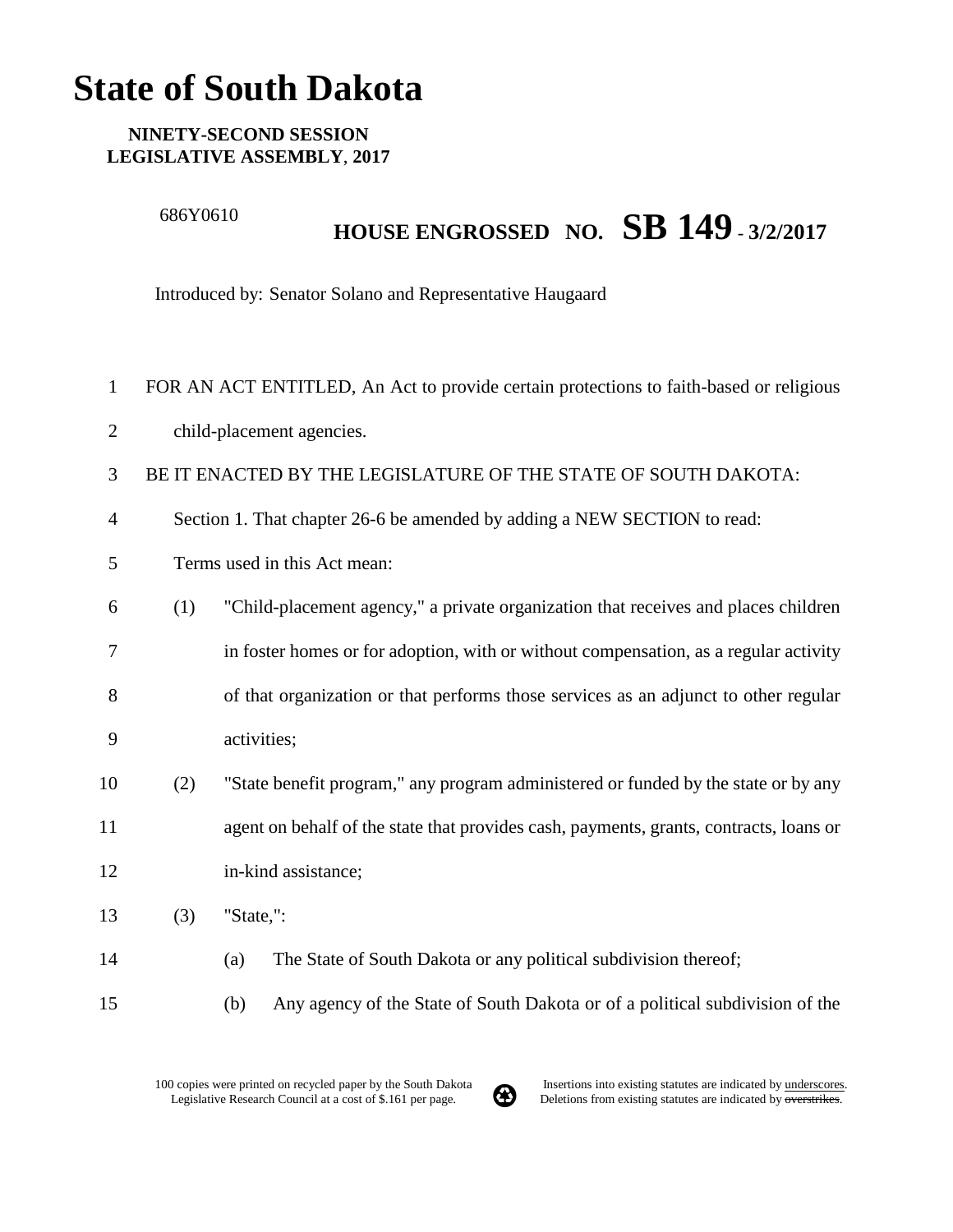| $\mathbf{1}$   |     | state including any department, bureau, board, commission, council, court, or                      |
|----------------|-----|----------------------------------------------------------------------------------------------------|
| $\overline{2}$ |     | public institution of higher education;                                                            |
| 3              |     | Any person acting under the authority of state law.<br>(c)                                         |
| 4              |     | Section 2. That chapter 26-6 be amended by adding a NEW SECTION to read:                           |
| 5              |     | For the purposes of this Act, the term, adverse action, means any action that directly or          |
| 6              |     | indirectly adversely affects a child-placement agency or organization seeking to become a child-   |
| 7              |     | placement agency, places the child-placement agency or organization in a worse position than       |
| 8              |     | it was in before the action was taken, or is likely to deter a child-placement agency or           |
| 9              |     | organization from acting or refusing to act. The term includes, without limitation, the following: |
| 10             | (1) | Altering in any way the tax treatment of, or causing any tax, penalty, or payment to               |
| 11             |     | be assessed against, or denying, delaying, revoking, or otherwise making unavailable               |
| 12             |     | an exemption from taxation;                                                                        |
| 13             | (2) | Disallowing, denying, or otherwise making unavailable a deduction for state tax                    |
| 14             |     | purposes of any charitable contribution made to an organization;                                   |
| 15             | (3) | Denying an application for, refusing to renew, or canceling any benefit from a state               |
| 16             |     | benefit program or other funding;                                                                  |
| 17             | (4) | Declining to enter into, refusing to renew, or canceling a contract;                               |
| 18             | (5) | Declining to issue, refusing to renew, or canceling a license;                                     |
| 19             | (6) | Imposing, levying, or assessing a monetary fine, fee, penalty, damages, award, or                  |
| 20             |     | injunction;                                                                                        |
| 21             | (7) | Taking any enforcement action;                                                                     |
| 22             | (8) | Discriminating against an organization in regard to participation in a state benefit               |
| 23             |     | program;                                                                                           |
| 24             | (9) | Limiting the ability of a person to engage in child-placement services; or                         |

- 2 - SB 149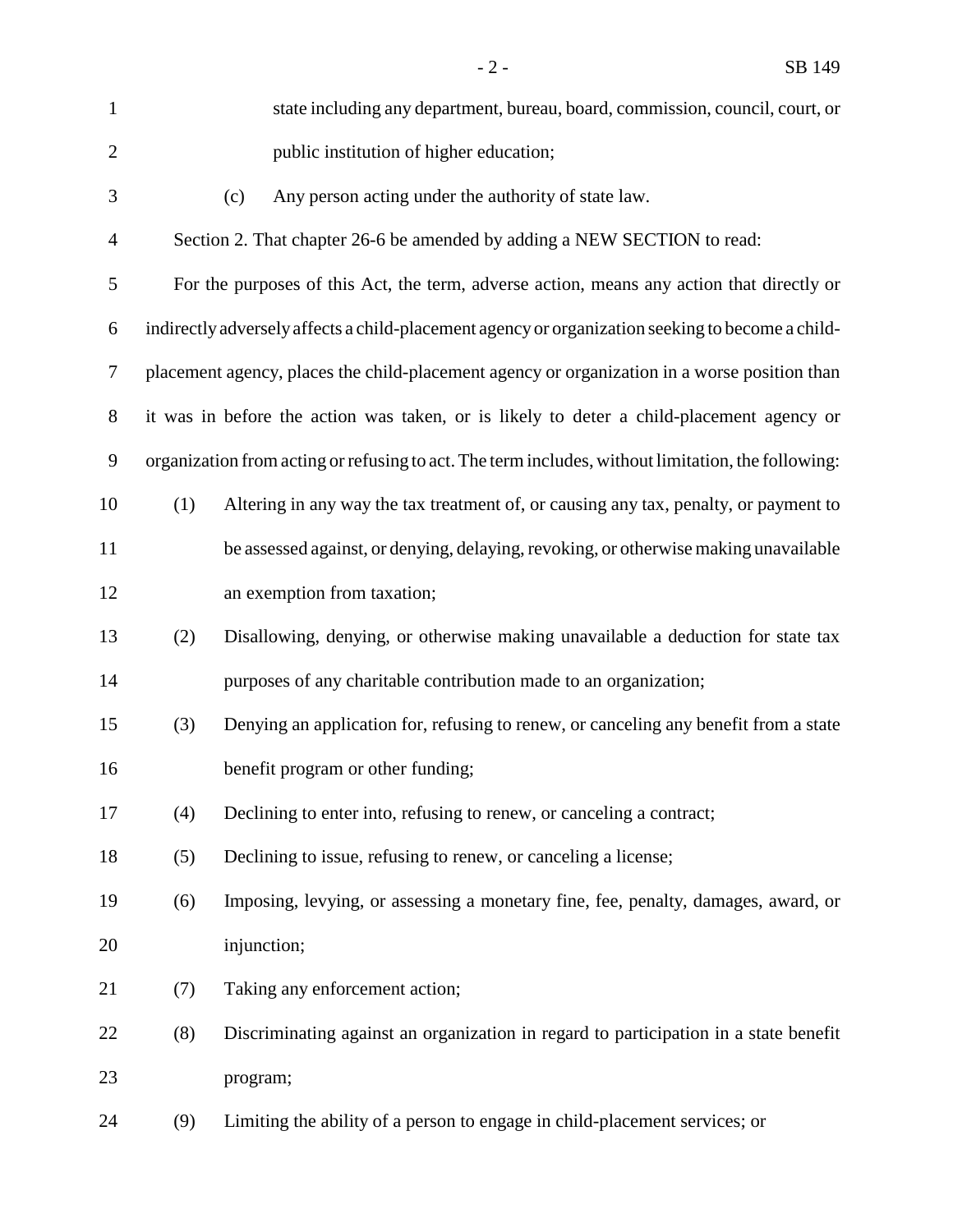| $\mathbf{1}$   | Taking any action that materially alters the terms or conditions of funding or a<br>(10)            |
|----------------|-----------------------------------------------------------------------------------------------------|
| $\overline{2}$ | contract or license.                                                                                |
| 3              | Section 3. That chapter 26-6 be amended by adding a NEW SECTION to read:                            |
| $\overline{4}$ | No child-placement agency may be required to provide any service that conflicts with, or            |
| 5              | provide any service under circumstances that conflict with any sincerely-held religious belief      |
| 6              | or moral conviction of the child-placement agency that shall be contained in a written policy,      |
| 7              | statement of faith, or other document adhered to by a child-placement agency.                       |
| $8\,$          | If a child-placement agency declines to provide any services, the child-placement agency            |
| 9              | shall provide in writing information advising the applicant of the Department of Social Services    |
| 10             | website and a list of licensed child-placement agencies with contact information.                   |
| 11             | Section 4. That chapter 26-6 be amended by adding a NEW SECTION to read:                            |
| 12             | The state may not discriminate or take any adverse action against a child-placement agency          |
| 13             | or an organization seeking to become a child-placement agency on the basis, wholly or partly,       |
| 14             | that the child-placement agency has declined or will decline to provide any service that conflicts  |
| 15             | with, or provide any service under circumstances that conflict with the agency's written            |
| 16             | sincerely-held religious belief or moral conviction of the child-placement agency.                  |
| 17             | The state may not enter into a contract that is inconsistent with, would in any way interfere       |
| 18             | with, or would in any way require an organization to surrender any right created in this Act.       |
| 19             | Section 5. That chapter 26-6 be amended by adding a NEW SECTION to read:                            |
| 20             | Any faith-based or religious child-placement agency or organization that seeks to become            |
| 21             | a child-placement agency is eligible, on the same basis as any other child-placement agency or      |
| 22             | organization, to receive a license or participate in a state benefit program. The state may not     |
| 23             | discriminate against a faith-based or religious organization on the basis, wholly or partly, of the |
| 24             | organization's religious character or affiliation.                                                  |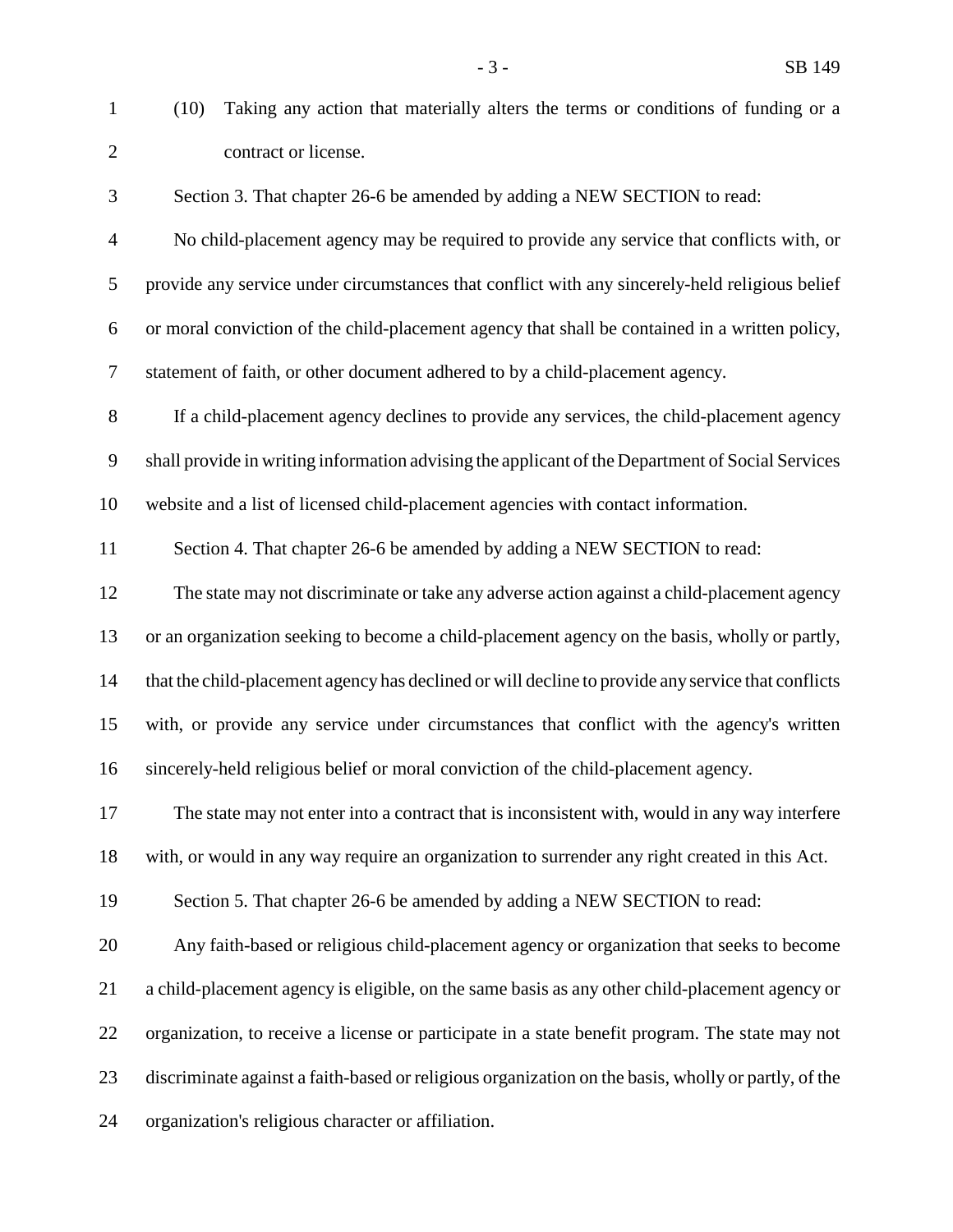| $\mathbf{1}$   | Section 6. That chapter 26-6 be amended by adding a NEW SECTION to read:                           |
|----------------|----------------------------------------------------------------------------------------------------|
| $\sqrt{2}$     | A faith-based or religious child-placement agency that enters into a contract with the state       |
| 3              | or participates in a state benefit program for child-placement services shall retain the agency's  |
| $\overline{4}$ | independence from the state, including the child-placement agency's control over the definition,   |
| 5              | development, practice, and expression of the agency's written religious beliefs and moral          |
| 6              | convictions; the agency's hiring and employment practices; and decisions as to whether any         |
| $\tau$         | child-placement service conflicts with any sincerely-held religious belief or moral conviction     |
| $8\,$          | of the agency.                                                                                     |
| 9              | Section 7. That chapter 26-6 be amended by adding a NEW SECTION to read:                           |
| 10             | No provision of this Act may be construed to allow a child-placement agency to decline to          |
| 11             | provide a service on the basis of a person's race, ethnicity, or national origin. Due regard shall |
| 12             | be afforded to the Indian Child Welfare Act (25 U.S.C. §§ 1901-1963), as amended to                |
| 13             | January 1, 2017, if that Act is applicable.                                                        |
| 14             | Section 8. That chapter 26-6 be amended by adding a NEW SECTION to read:                           |
| 15             | A person may assert a violation of this Act as a claim against the state in any judicial or        |
| 16             | administrative proceeding or as a defense in any judicial or administrative proceeding without     |
| 17             | regard to whether the proceeding is brought by or in the name of the state, a private person, or   |
| 18             | any other party. Notwithstanding any other provisions of law, an action under the provisions of    |
| 19             | this Act may be commenced, and relief may be granted, in a court of the state without regard       |
| 20             | to whether the person commencing the action has sought or exhausted any available                  |
| 21             | administrative remedies.                                                                           |
| 22             | Section 9. That chapter 26-6 be amended by adding a NEW SECTION to read:                           |
| 23             | Any person who successfully asserts a claim or defense pursuant to this Act may recover the        |
| 24             | following:                                                                                         |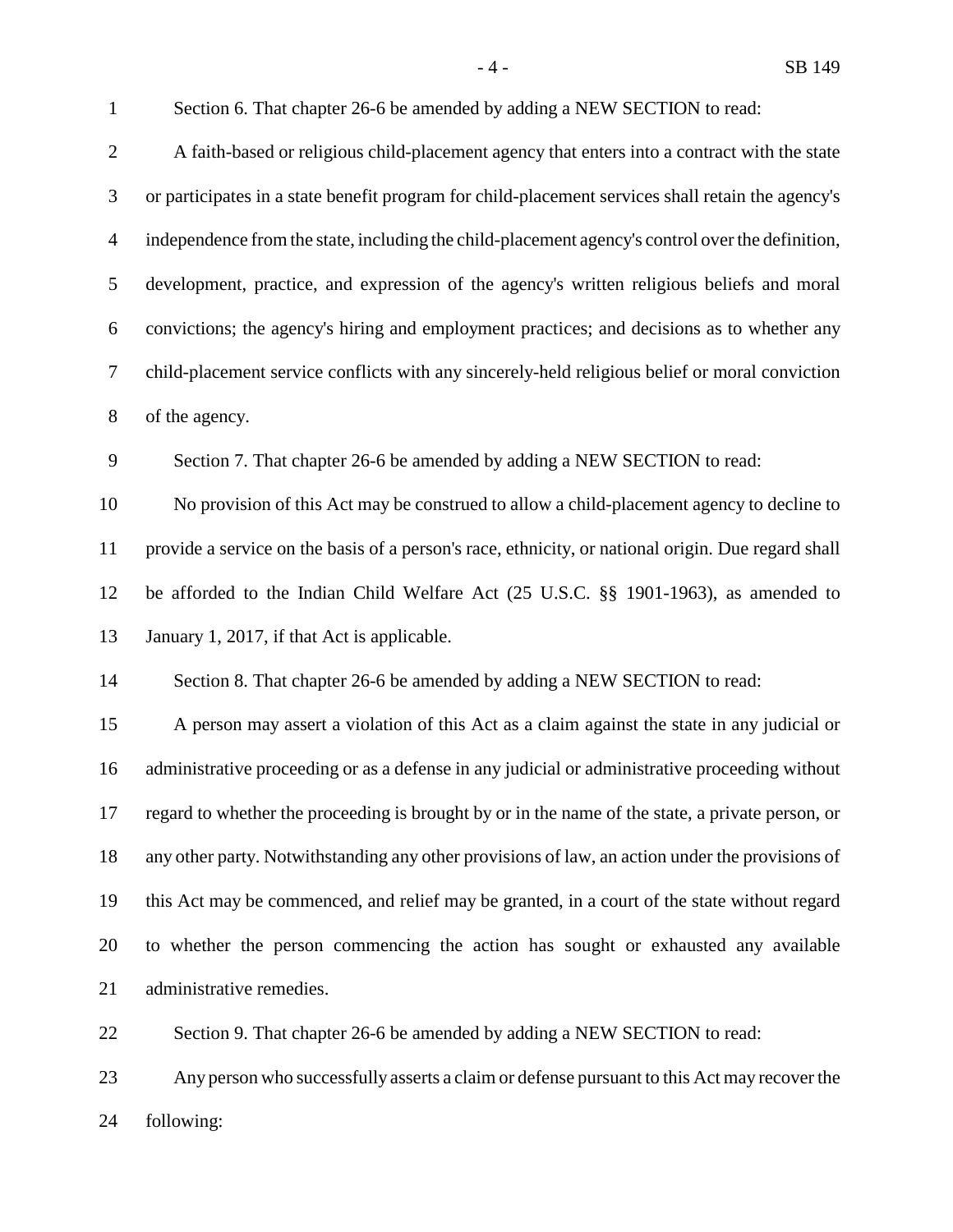(1) Declaratory relief;

- (2) Injunctive relief to prevent or remedy a violation of the provisions of this Act or the effects of that violation; and
- (3) Any other relief authorized by law.
- Section 10. That chapter 26-6 be amended by adding a NEW SECTION to read:
- A person may sue the state for the relief allowed pursuant to this Act. However, no provision
- of this Act otherwise waives the sovereign immunity of the state.
- Section 11. That chapter 26-6 be amended by adding a NEW SECTION to read:
- The provisions of this Act shall be construed in favor of a broad protection of free exercise
- of religious beliefs and moral convictions, to the maximum extent afforded by the federal and
- state constitutions. The protection of free exercise of religious beliefs and moral convictions
- afforded by this Act is in addition to the protections provided under federal law, state law, and
- the federal and state constitutions. Nothing in this section may be construed to:
- (1) Preempt or repeal any state or local law that is equally or more protective of free exercise of religious beliefs or moral convictions;
- (2) Narrow the meaning or application of any state or local law protecting free exercise of religious beliefs or moral convictions; or
- (3) Prevent the state from providing, either directly or through an individual or entity not seeking protection under this Act, any benefit or service authorized under state law.
- Section 12. That chapter 26-6 be amended by adding a NEW SECTION to read:
- The provisions of this Act apply to, and in cases of conflict, supersede any other provision
- of law that impinges upon the free exercise of religious beliefs and moral convictions protected
- pursuant to this Act, unless a conflicting law is expressly made exempt from the application of
- the provisions of this Act.